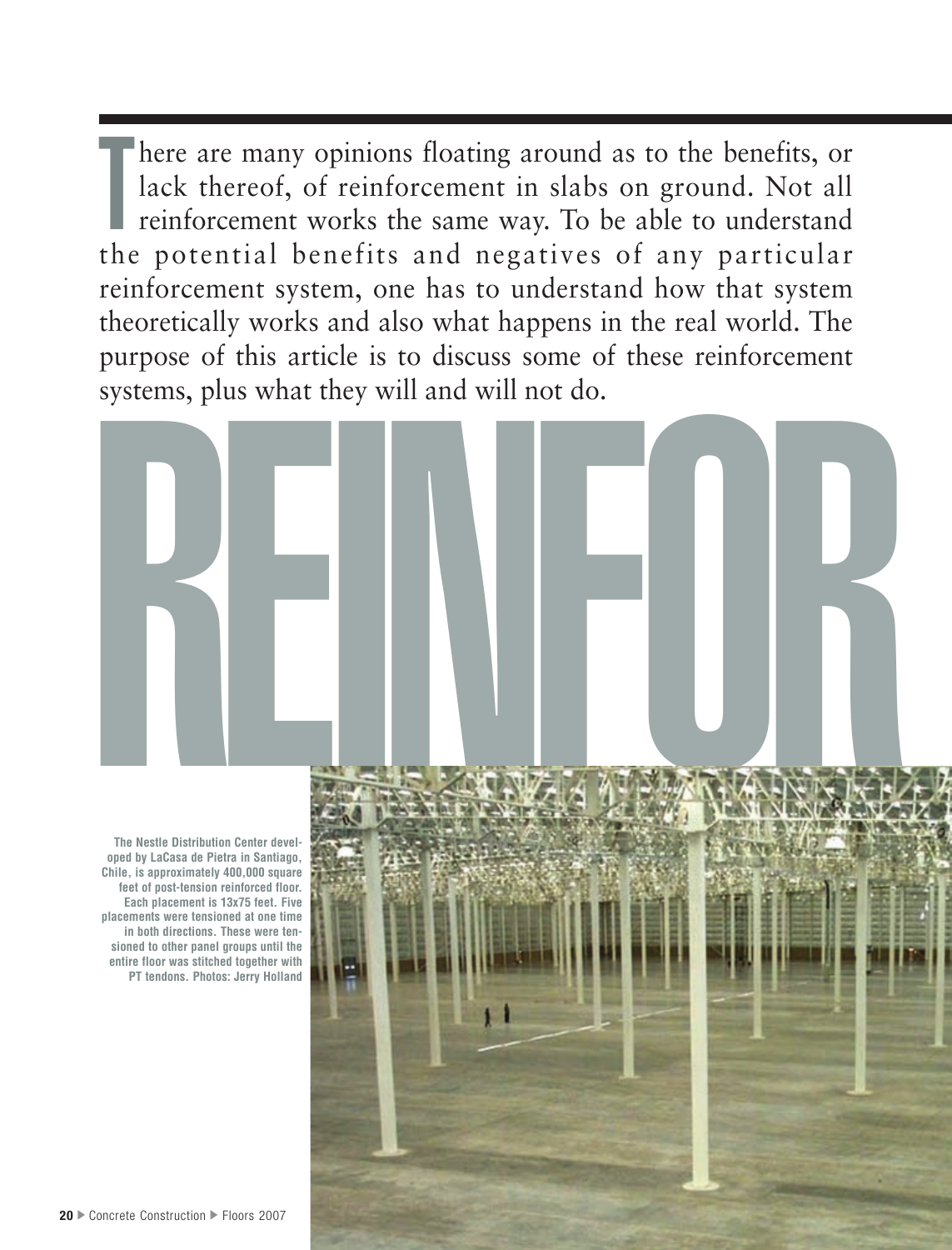## **STEEL REINFORCING BARS AND WELDED WIRE REINFORCEMENT**

Concrete is very strong when it is squeezed in compression but very weak when it is being pulled apart in tension. A good rule of thumb is that it is about 10 times as strong in compression as it is in direct tension. Thus, whenever you see a crack in a slab on ground, it is due to it having more tensile stress applied to it (from linear shrinkage, restraints to that shrinkage, curling, loads, etc.) than its tensile strength. Steel reinforcing bars and welded wire reinforcement are very strong in tension, have similar thermal expansion and contraction properties to those of the concrete, and thus can handle hightension stresses while the concrete can take substantial compressive stresses.

One important concept is that typically used reinforcing (post-tensioning tendons and shrinkage-compensating concrete reinforcement are the exceptions) will not prevent the concrete from cracking. The reason for this is that the reinforcing cannot begin to start resisting significant tension until the concrete cracks. Until that point, it is mostly inactive inside your slab. Properly sized and located reinforcing will keep cracks

reasonably tight and serviceable, if they occur, but will not prevent them. Furthermore, the great majority of reinforced concrete designs that have been reviewed for slabs on ground do not have enough reinforcing to actually increase the slab's load-carrying capacity above that of an unreinforced slab. Thus, unless the reinforcing is being used for other purposes (such as the "long dowel/enhanced aggregate interlock" concept noted later in this article), it is typically somewhat expensive insurance for a cracking problem that may never occur if other appropriate

# **OR ENDER THE SLABS ON GROUN** FOR SLABS ON GROUND

What It Will and Will Not Do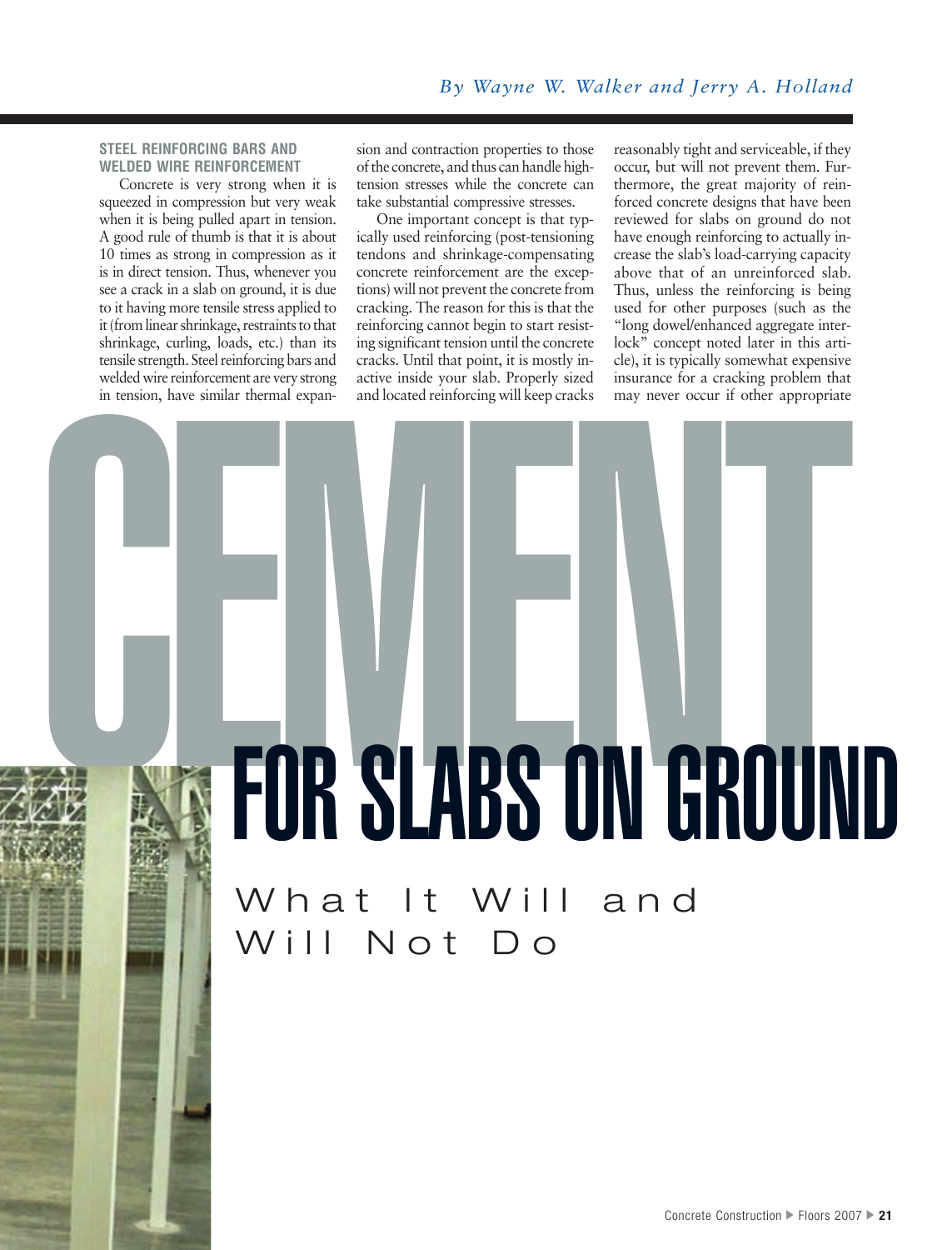

**Heavy continuous reinforcing to eliminate contraction joints and only have tight cracks.**

procedures are followed, such as proper joint spacing, dowels at joints, consistent slab thickness tolerance control, good base control, and low shrinkage mix design.

Many people believe that slabs on ground typically should have some reinforcing, but most slabs in North America are unreinforced concrete and perform well. If reinforcing is utilized, the amount that should be used depends on what is to be accomplished. The percentage of reinforcing refers to the cross-sectional area of the steel for a given width of slab divided by the cross-sectional area of the slab area considered. For example, if a 6-inch-thick slab is used with #3 rebar at 18 inches on center, the percentage of steel for a 12-inch width would be:

 $(0.11 \text{ in.}^2)(12 \text{ in.} /18 \text{ in.})$  $(100)/(6 \text{ in.})$  $(12 \text{ in.}) = 0.10\%$ 

For enough reinforcing to accomplish enhanced aggregate interlock, the Amer-

ican Concrete Institute (ACI) Committee 360, Design of Slabs on Ground noted that designs using 0.10% deformed reinforcement through the contraction joints have been used successfully. Reinforcement amounts much less than 0.10% have not provided dependable load transfer; and much more than this has caused excessive outof-joint cracking. This deformed reinforcement is an alternative to smooth steel dowels, and slab expert Eldon Tipping has coined the term "long dowels" for this concept. By continuing the reinforcement through the contraction joint, the cracks that form below the sawcuts will be tighter than they would otherwise be. Thus, the reinforcing is supposed to enhance aggregate interlock, which normally cannot be depended upon for long-term load transfer of repetitive loads if the crack is 0.025 to 0.035 inches or wider, per Portland Cement Association's research. #3 reinforcing bars at 16 or 18 inches on center are the most common reinforcing schemes used on slabs constructed with a laser screed. This is due to being able to drive the concrete trucks and laser screed over them as they lay on the base and then chairing them up just ahead of the con-

crete placement, as the workers stand between the bars. Generally, the reinforcing is located a third to a half of the slab depth from the top so that the sawcut will not cut the reinforcement. The availability and use of early-entry saws has made this method even more dependable because the sawcuts must be made as soon as feasible.

In some situations, it is desirable to eliminate contraction joints in large placements and use enough reinforcing to have many, very tight cracks that do not spall under wheel traffic and are not an aesthetic issue; a common example is a true "superflat" slab strip placement. To have this kind of performance, sometimes called a "joint-less" floor, at least 0.50% to 0.60% reinforcing must be used near the top of the slab. These cracks will be visible, thus the aesthetics of these cracks should be discussed with the owner. In the majority of larger projects, some

doweled construction joints will be required to transition to a different slab type. These joints usually will open more than those with joints at typical spacings of 10 to 15 feet. Thus, if there will be significant wheel traffic, consideration should be given to having a very good dowel system, such as plate dowels, at the construction joint and armoring the joint.

For 0.10% reinforcing, the slab joint spacing should be the same as for an unreinforced slab. Guidance for joint spacing to minimize out-of-joint cracking for such slabs is given in ACI 360 and typically should be in the 10- to 15-foot range noted earlier. Extreme care should be taken if the decision is made to extend the joint spacing somewhat by increasing the reinforcing but not to the 0.50% to 0.60% appropriate for "joint-less" floors. The main reason for the extra care is that curling increases significantly with every 1-foot increase in joint spacing, thereby significantly increasing the chances for out-of-joint cracking of unacceptable widths and joint problems.

Many opinions have been voiced regarding the best vertical location for a single layer of reinforcing for slabs on ground. Some think it should be in the lower portion of the slab due to tension in the bottom of the slab when concentrated loads were to be applied. Others feel it should be in the middle in order to provide some tensile resistance for flexural tension either in the top or the bottom of the slab. However, it is best to design the bottom of the slab as unreinforced and locate the reinforcement in the upper part of the slab.

Locating the reinforcement in the upper part of the slab is best when trying to control the visible crack widths due to the loading, curling, and base friction. Slab curling produces a significant tension stress in the top of all normal concrete slabs; if cracks do occur they are V-shaped with the widest portion at the top of the slab. Thus, the higher the reinforcement, the tighter it will hold any cracks running perpendicular to the direction of the reinforcement. However, if the reinforcing is too high it can cause plastic settlement cracks, which run directly over the top and parallel to each bar or wire. So, if the bars are spaced at 12 inches on center and relatively straight cracks are observed every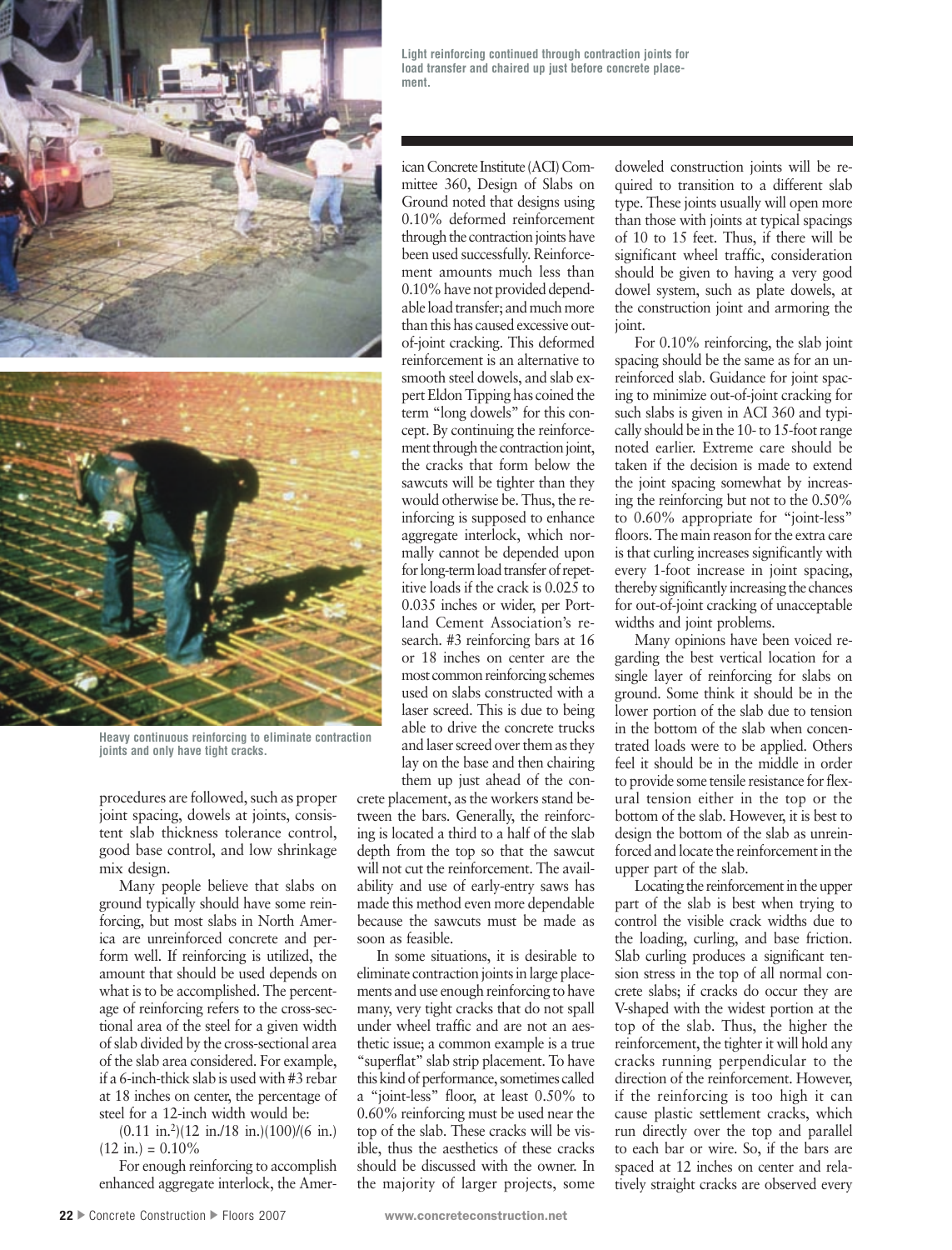12 inches, this type of cracking has occurred. The chances for plastic settlement cracks increase as one or more of the following occurs: reinforcing diameter increases, concrete cover decreases, reinforcing temperature increases typically from sunlight, concrete bleed rate increases, reinforcing movement while the concrete is still plastic, or anything that increases moisture evaporation rate from the slab surface, such as higher concrete or ambient temperatures, higher wind speed, or lower humidity.

### **STEEL FIBERS**

Steel fibers have been available in the U.S. since the mid-1970s. Type 1 fiber is made of drawn wire of various geometries and Type 2 utilizes slit sheet steel. As with steel bar and wire reinforcement, steel fibers will not prevent cracks but can keep cracks, if they occur, reasonably tight if a sufficient amount of fiber and an appropriate joint spacing are used. If there is a sufficient quantity for a particular situation—based on slab usage, joint spacing, concrete shrinkage potential, etc.—the post-crack load-carrying ability of steel fibers can be very beneficial. However, if the cracks become wide enough to spall, this can be major problem. Thus, as with other types of reinforcing, the fiber dosage must be carefully considered with regards to the particular situation.

If steel fibers are to be used for longterm enhanced aggregate interlock and the joint spacing is to be from 10 to 15 feet, the minimum amount of fiber considered for concrete with typical shrinkage properties is 40 pounds per cubic yard. If the concrete is expected to be high shrinkage, the joint spacing should be at the low end of the range and/or the fiber dosage should be higher. As with steel bar or wire reinforcing, care must be taken if the joint spacing is extended beyond this specification. For longer joint spacings, at least 75 pounds per cubic yard is recommended.

The fibers decrease the slump of the concrete, but this can be compensated for by proper mix materials and proportioning. Generally, the same things that make a good mix without fibers will make one with them. At 40 pounds per cubic yard or more, a good midrange or high-range water reducer (the latter at a low dosage) can be very helpful and is necessary as fiber dosages increase.

### **LOW VOLUME SYNTHETIC FIBERS**

Low volume synthetic (nonsteel) fibers (LVSF) have been available in the U.S. since the late 1970s. The main types are fibrillated (fibers joined together at the ends like paper dolls), monofilament (individual fibers of the same length), and multifilament (fibers of varying lengths). The dosage rate typically varies from 1⁄2 to 13⁄5 pounds per cubic yard, and the common lengths are from 3⁄8 to 21⁄4 inches. At these dosages, the benefits are primarily during the first 48 hours or so. The early benefits are reduced potential for the following: plastic shrinkage cracking (cracks that form while the concrete is still plastic below the surface and because the surface evaporation rate exceeds the rate of moisture rise within the concrete to the surface), bleeding, significant segregation, and plastic settlement cracking over steel reinforcing bars or wires. Hardened state benefits include reduced potential for spalling due to fire.

## **HIGH VOLUME SYNTHETIC FIBERS**

High volume synthetic fibers (HVSF) have been available in the U.S. since the turn of the century. Typically, these fibers are longer and thicker than LVSF. The geometry of the fiber, plus improvements in concrete mix proportioning and admixtures, allows HVSF to be used at higher dosages than LVSF. Some believed in the early days of LVSF that significant benefits would accrue if a much larger amount could be put into the mix; however, at anything more than about 3 pounds per cubic yard, there were major issues with mixing, workability, and finishability. At 3 pounds per cubic yard, there was improvement in some areas of performance but usually not enough to justify the increased cost and difficulties. Now with good mix proportioning and user-friendly fibers, it is possible to have up to about 71⁄2 pounds per cubic yards of HVSF and still have surprisingly good mixability, placeability, workability, and finishability.

At fiber dosages of about 71⁄2 pounds per cubic yard, HVSF concrete appears





**A 340x125-foot distribution center floor slab with twoway bundled PT tendons and no joints or cracks after eight years. Note void former offset so that bollard will be centered after 1 inch plus of slab movement.**

to behave in a substantially different manner than concrete with LVSF or steel fibers. This is probably due to extensive micro-cracking and a high degree of ductility that allows a substantial increase in joint spacing and reduction of curl. HVSF has been used in many, varied applications—industrial, warehouse, and highend retail floors; truck pavements; and both bonded and unbonded topping slabs. Joint spacings for these applications have been from 25 to 168 feet, the great majority of these slab panels have no visible cracks after three to seven years. ACI recommends a maximum slab aspect ratio (length to width) of 1.5:1 in order to minimize the possibility of transverse cracks. However, some of the applications have aspect ratios from 3:1 to 23:1 with no cracks after up to seven years. It could not be said that HVSF concrete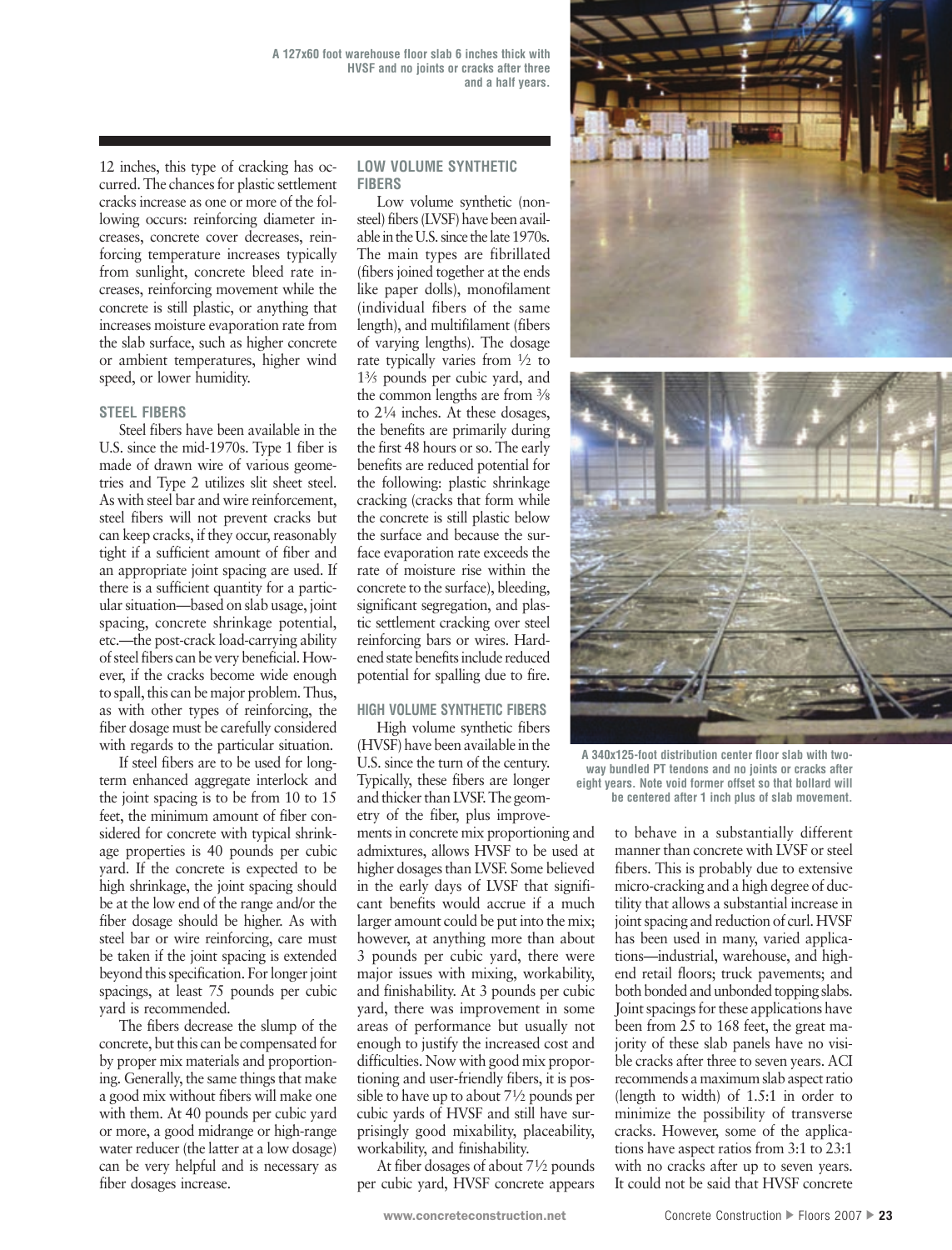

slab panels will not crack, because they can crack if not properly designed and constructed, but the propensity for outof-joint visible cracking is greatly reduced. Reduced curling from what would normally be expected also is measured.

Many of these projects had burnished, steel-troweled finishes with very little fiber visibility. Other applications had exterior broom finishes, also with very little fiber visibility. A good-looking broom finish requires keeping the broom clean and moving the broom continuously in one direction only; reversing the broom direction will make the fibers stand up like soldiers and make them extremely difficult to lie down again.

# **POST-TENSIONING TENDONS**

Post-tensioning (PT) compresses the hardened concrete in the slab on ground by pulling and anchoring PT tendons with hydraulic jacks. If the concrete slab has a reasonable amount of compression for its full depth, theoretically it can never crack (see previous crack discussion). Doing so can allow thinner slabs and very long construction joint spacing (contraction joints are not used). Single placements up to 500 feet long and up to 125 feet wide have been placed without cracks. Areas up to about 400,000 square feet without open joints have been constructed by post-tensioning individual placements together.

PT tendons consist of very high-strength steel (three to four times stronger than typical rebar), 7-wire, 1⁄2- or 3⁄5-inch strands with anchors at the ends and wedges to hold the tendons' tension after they are jacked. Unbonded PT tendons are encased in corrosion-resistant grease and plastic sheathing. Bonded PT tendons are used far less in slabs on ground than unbonded ones and are placed in ducts that are grouted after the tendons are tensioned. Tendons can be run in one

**PT jack and tensioned tendon with total elongation of 27 inches. Note white paint marking partial elongation in staged jacking.**

direction (one-way PT) or at right angles to each other (two-way PT), but each system has considerations that must be carefully thought out in design and construction. Draped tendons sometimes are used for PT slabs on potentially expansive or collapsing soils, but flat-bottomed PT slabs on normal soils typically use straight tendons in the middle of the slab depth. As long as the ten-

don is located in the middle third of the slab depth, no tension will be produced in any portion of the unloaded slab. For example, a 6-inch slab must have at least 2 inches of cover top and bottom to have compression over the full depth. Thus, proper vertical tendon location can help prevent cracks, but improper location can actually cause cracking. Tendons located in the bottom third are of special concern in slabs on ground because they can induce cracking in the visible top surface.

The timing and staging of tendon jacking is extremely important for large PT placements where cracking potential must be minimized. Tendons are partially tensioned the next morning, no matter what the concrete strength is, and have a second stage tensioning later. For very large placements or during cooler weather, a third stage is needed. If a crack occurs before tendon tensioning, the crack can sometimes be closed if tensioning can be done soon enough. One major mistake many people make with PT slabs on ground is not detailing and constructing the slabs to move freely. All slabs want to move somewhat, but very large PT slabs can move over 2 inches at the ends, and two-way slabs will move in both directions. A choice has to be made: the PT slab must be able to move or it will experience severe cracking.

### **SHRINKAGE-COMPENSATING CONCRETE REINFORCEMENT**

Shrinkage-compensating concrete (SCC) is made with special cement called Type K or an additive component plus normal portland cement, which causes volume of the concrete to increase after setting. If the SCC is properly and elastically restrained, it induces compressive stresses that are intended to approximately offset the tendency of concrete drying shrinkage to induce tensile stresses. In SCC floors and pavements, properly sized reinforcing steel (not too much and not too little) that is correctly located (which is critical) provides the restraint noted, along with the appropriate base friction. If properly designed and constructed, the SCC expands during the first seven days, thereby stretching and actually prestressing the reinforcing steel. Afterward, the SCC shrinks like normal concrete and the tensioned reinforcing acts like a stretched rubber band to keep the SCC in compression as it shrinks. Finally, the concrete volume decreases to approximately its original volume, if everything functions as it should. It sounds like "black magic" but really works well if done correctly.

This system has been used successfully since 1964 to produce typical joint spacings from 100 to 150 feet without cracking or curling. Even larger slabs with joint spacings up to 340 feet have been produced with special designs. No contraction joints are used in SCC slabs. Because there is no curling if properly done, SCC slabs are designed to be to be thinner and have fewer dowels than normal concrete slabs. Reinforcement for a 6 inch SCC slab is commonly #4 rebar at 18 to 24 inches on center with 11⁄2 to 2 inches of top concrete cover. Detailing is very important because these slabs must be allowed to move; they will not move as much as PT slabs but can easily move 3⁄8 inches or more.

## **STRATEGIC REINFORCEMENT**

The No. 1 problem for exposed jointed slabs in industrial and commercial environments is joint deterioration—concrete

One major mistake that many people make with PT slabs on ground is not detailing and constructing the slabs to move freely.